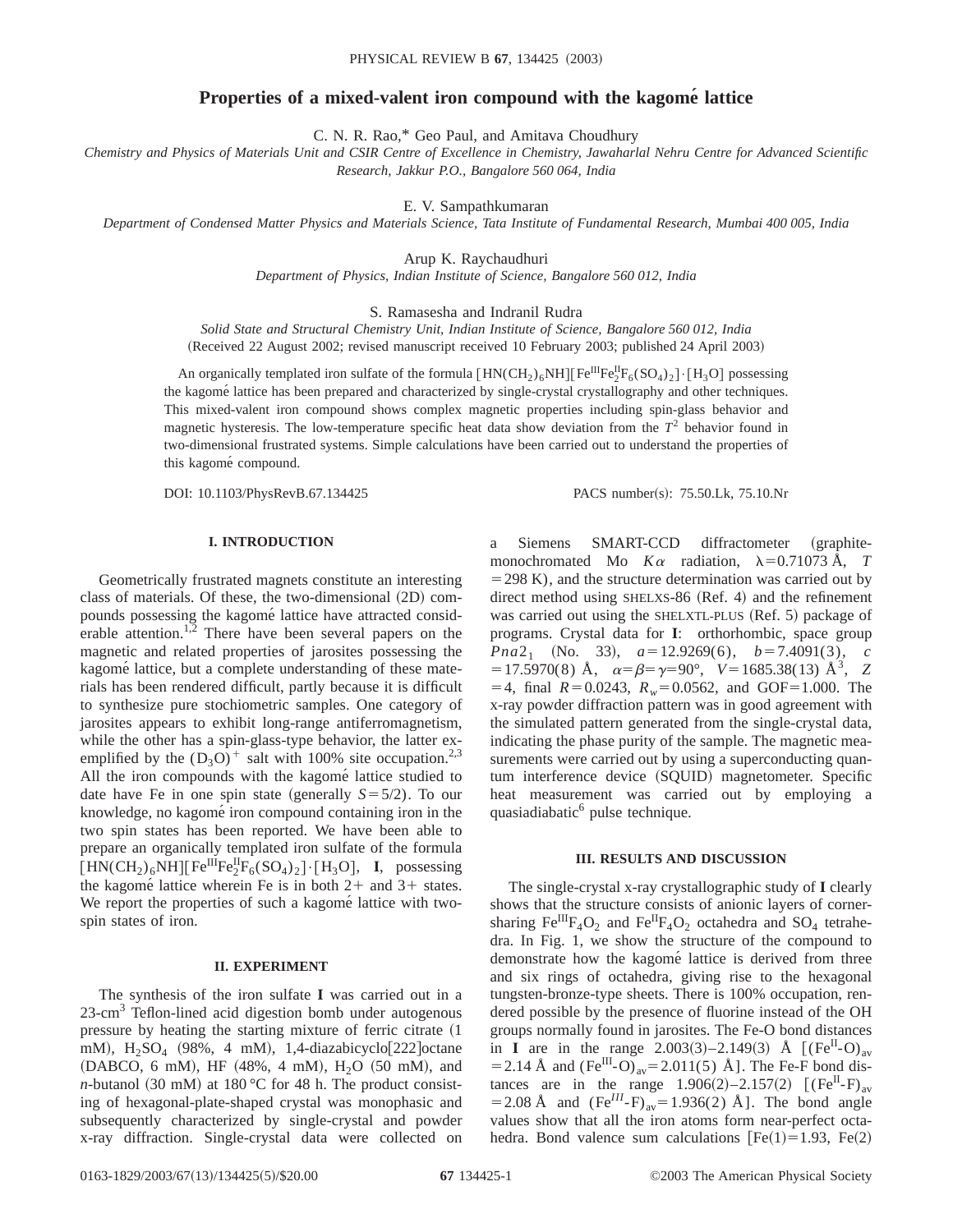

FIG. 1. (a) Ball and stick representation of a section of  $[Fe^{III}Fe^{II}_2F_6(SO_4)_2]^{3-}$  in **I**, showing the presence of the three and six rings, where the three rings are capped by sulfate tetrahedra.  $(b)$ Polyhedral view of the 2D network of corner-sharing iron octahedra in **I** in the *ab* plane. Here Fe(1) and Fe(2) are in the  $+2$  state and Fe(3) is in  $+3$  state.

 $=1.92$ , and Fe(3)=3.02] as well as the values of the average bond distances indicate the oxidation states of  $Fe(1)$  and Fe(2) to be  $+2$  and of Fe(3) to be  $+3$ . The positions of the four bridging F atoms are also supported by the bond valence calculations [F(1)=0.734, F(2)=0.669, F(3)=0.797, F(4)  $=0.70$ , F(5)=0.76, and F(6)=0.71]. The <sup>57</sup>Fe Mössbauer spectrum of the compound showed the presence of the Fe<sup>II</sup> and  $\mathrm{Fe}^{\mathrm{III}}$  states in the ratio 2:1, consistent with the formula derived from crystallography and chemical analysis.

The magnetic properties of the mixed-valent kagomé compound  $I$  are complex indeed. In Fig. 2(a), we show the dc magnetic susceptibility data under field-cooled (FC) and zero-field-cooled (ZFC) conditions. The observed divergence between the FC and ZFC data is characteristic of a magnetically frustrated system, with a spin-freezing temperature  $(T_f)$  of ~13 K. ac susceptibility measurements [Fig. 2(b)]



FIG. 2. (a) dc susceptibility data of  $I$  showing the divergence between the ZFC and FC behavior in the presence of a magnetic field of 100 Oe. (b) Frequency dependence of ac susceptibility data  $(x'$  out-of-phase component) shows the characteristic spin-glass behavior.

confirm the spin-glass nature of **I**. The frequency dependence of the ac susceptibility in zero field disappears at a field of 5 kOe, confirming the spin-glass behavior. In Fig.  $3(a)$ , we show the temperature variation of the inverse dc magnetic susceptibility measured at 5 kOe. The high-temperature data are linear, extrapolating to a large negative Curie temperature  $(-180 \text{ K})$ . The isothermal  $(2.2 \text{ K})$  magnetization data at an applied field of 12 T give a moment  $2.85\mu_B$ /mol, but we observe a transition to a magnetic state at low temperatures [Fig. 3(a)]. Interestingly, we do observe magnetic hysteresis at  $10$  K as shown in Fig.  $3(b)$ . The magnetic hysteresis data of **I** show a steplike behavior and a metamagnetic transition, the field required for the transition depending on the temperature. We show the hysteresis curve at 2.2 K in Fig. 4 to illustrate these features. We believe **I** to be the first example of an iron compound with the kagome<sup>s</sup> lattice exhibiting such a magnetic behavior. We are not in a position to fully interpret the magnetic properties of **I**, in the absence of the magnetic structure. What is important to note, however, is the marked difference in the magnetic behavior of **I** from that of other kagome´ compounds with Fe in a single oxidation state.

Specific heat measurements on the mixed-valent kagomé compound **I** in the 3–20 K range have yielded interesting results. The specific heat shows a broad peak in the region of  $T_f$  (Fig. 5), somewhat comparable to that in a kagome<sup>s</sup> spin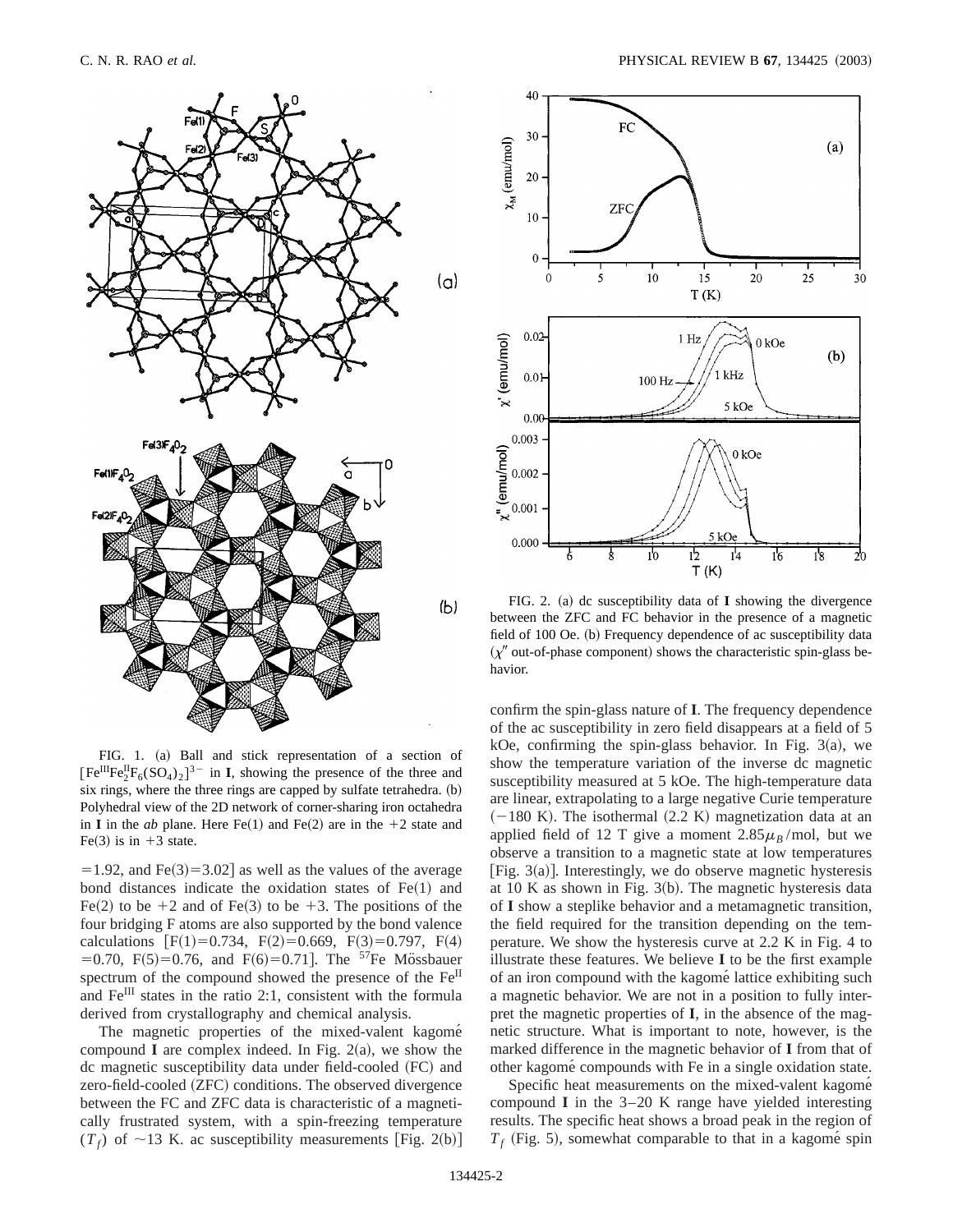

FIG. 3. (a) Temperature variation of the inverse dc susceptibility measured at 5 kOe. (b) Magnetic hysteresis data of **I** at 10 K.

glass.<sup>7</sup> A plot of *C* versus *T* shows the absence of a  $\lambda$ anomaly at the transition and instead shows a shoulder as expected of spin-glass ordering. This behavior is, however, different from the  $D_3O^+$  jarosite<sup>8</sup> where there is only a slope change in the heat capacity at the magnetic transition. The hump around 7 K is an artifact arising from the presence of the peak around 15 K and the unusual low-temperature behavior. The low-temperature behavior  $(Fig. 5)$  does not conform to the simple  $T^2$  dependence exhibited by kagomé Fe compounds.7,8 The data below 10 K can be fitted into the



FIG. 4. Hysteresis data at 2.2 K showing transitions.



FIG. 5. Specific heat data in the 3–20 K range.

relation  $C = \alpha Te^{(-\gamma/T)} + \beta T^2 + \delta T^3$ , with a small contribution from the first and third terms. The fit shown in Fig. 5 has  $\alpha = 17 \text{ mJ mol}^{-1} \text{ K}^2$ ,  $\beta = 128 \text{ mJ mol}^{-1} \text{ K}^3$ , and  $\delta$ = 2.98 mJ mol<sup>-1</sup> K<sup>4</sup>. The value of  $\alpha$  is about a factor 2 higher and  $\delta$  about a factor of 10 higher than in the rare-earth manganates which are ferromagnetic metals.<sup>9</sup> Part of the enhancement of the linear as well as the cubic terms can arise from excitations in linear and 3D antiferromagnetic chains. The gap implies that linear excitations are damped. A linear term can also come from a two-level system.

In order to understand the nature of the mixed-valent kagomé lattice, we have carried out some calculations using the nearest-neighbor antiferromagnetic exchange Hamiltonian to model the mixed kagomé clusters, wherein we have assumed a cyclic boundary condition with all the exchange constants antiferromagnetic and equal. The geometry and interactions of the spins in the cluster are shown in Fig. 6. The  $M<sub>s</sub>=0$  Hilbert space can be partitioned into smaller evenand odd-parity subspaces of  $\sim 37 \times 10^6$  by exploiting parity (invariance of the Hamiltonian to flipping all spins about the z axis). However, even this is too large for exact computation



FIG. 6. Twelve-site kagomé cluster with periodic boundary condition.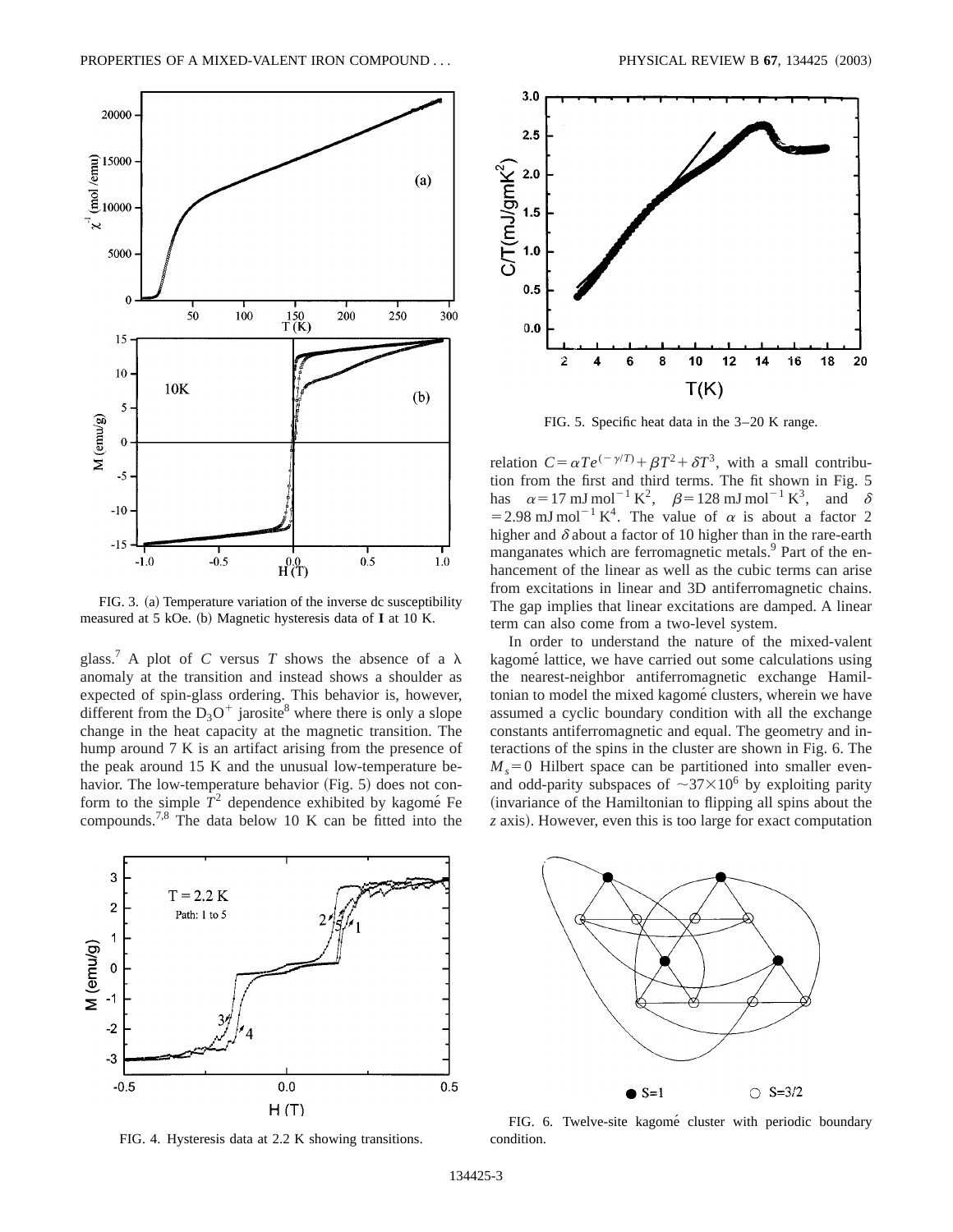

FIG. 7. Spin-state crossing for **I** with change in magnetic field. FIG. 8. Divergence in the ZFC and FC behavior calculated by

of the eigenstates and their properties. To reduce the dimensionality of the spaces, therefore, and yet retain the essential features of the mixed-spin kagomé lattice, we have modeled a spin-3/2–spin-1 system. This system has the essential features of the spin-5/2–spin-2 kagomé lattice. One of the spins is integral, while the other half odd-integral and both allow for intra-ion dipolar interactions. The dipolar interaction within each ion leads to the dipolar Hamiltonian  $\hat{H}'$  is given by

$$
\hat{\mathbf{H}}' = D_1 \sum_{i \in N_1} (\hat{\mathbf{s}}_i^z)^2 + D_2 \sum_{i \in N_2} (\hat{\mathbf{s}}_i^z)^2,
$$

where  $D_1$  and  $D_2$  are the anisotropy constants for two different ions and  $N_1$  and  $N_2$  are the number of these ions in the system. Usually, dipolar interactions are small compared to the exchange interactions. Hence we treat  $\hat{H}'$  as a perturbation over the eigenstates of  $\hat{H}_0$  and compute energies correct to first order in  $\hat{H}'$ .

The ground state of  $\hat{H}_0$  is a singlet, and the first excited state, also a singlet, is 0.58 J above the ground state. The single-ion anisotropy alters this energy level ordering. The singlet-singlet gap is unaffected by  $\hat{H}'$ . In the case of the singlet-triplet gap, the triplet state becomes the ground state at  $D_1$ =0.01 J and  $D_2$ =0.4 J. Here  $D_2$  has a stronger effect than  $D_1$  in switching the ground state from singlet to triplet, since  $\Sigma_i \langle \hat{\mathbf{s}}_i^z \rangle$  will always have more weight for the eight spin-3/2 objects than the four spin-1 objects in the cluster. For large enough  $D_1$  and  $D_2$  values, the ground state switches to a quintet.

To study the dependence of magnetization on the magnetic field, we introduce a Zeeman term along with the single-ion anisotropy and investigate the ground-state spin with increasing magnetic field at various fixed values of  $D_1$ and  $D_2$ . We consider only the ground-state singlet, the low-



using a few low-lying states.

est triplet and lowest quintet states in this study. From Fig. 7, we find that when  $D_1=0.1$  J and  $D_2=0.1$  J at low magnetic fields, the ground state is the singlet. As the magnetic field is increased, the ground state switches to a triplet and at still higher fields the quintet becomes the ground state. A similar crossover is observed for other values of  $D_1$  and  $D_2$ . The values of  $D_1$  and  $D_2$  determine the nature of the ground state and the critical fields for spin-state crossovers. The crossover of spin states predicts a steplike behavior of the magnetization, with increasing magnetic field at low temperatures, which appears to be the case as indicated by the measurements at 2.2 K shown in Fig. 4.

We have examined the low-temperature FC and ZFC susceptibility behavior by obtaining lowest six eigenstates in  $M_s$ =0 to  $\pm$ 5 subspaces. We have calculated the Boltzmann factor for these low-lying states and obtained the ZFC and FC susceptibilities as functions of temperature for fixed values of the single-ion anisotropy constants  $(D_1=0.1 \text{ J}$  and  $D_2=0.1$  J). The ZFC and FC susceptibilities are calculated as derivatives of the magnetization with respect to the magnetic field at zero magnetic field and at a magnetic field of  $0.5 \text{ J}/\mu_B$ . We are able to reproduce the divergence behavior of the ZFC and FC susceptibilities at low temperatures found experimentally as can be seen from Fig. 8. Our model calculations predict the low-temperature specific heat data which are best fitted with a relation  $C = \alpha + \beta T + \gamma T^2 + \delta T^3$ , with the  $T<sup>2</sup>$  term being the most dominant. Clearly, more detailed investigations are required to fully understand the magnetic properties and specific heat behavior of this mixed-valent Fe compound with the kagomé lattice.

#### **ACKNOWLEDGMENT**

The authors thank BRNS (DAE), India, for support of this research.